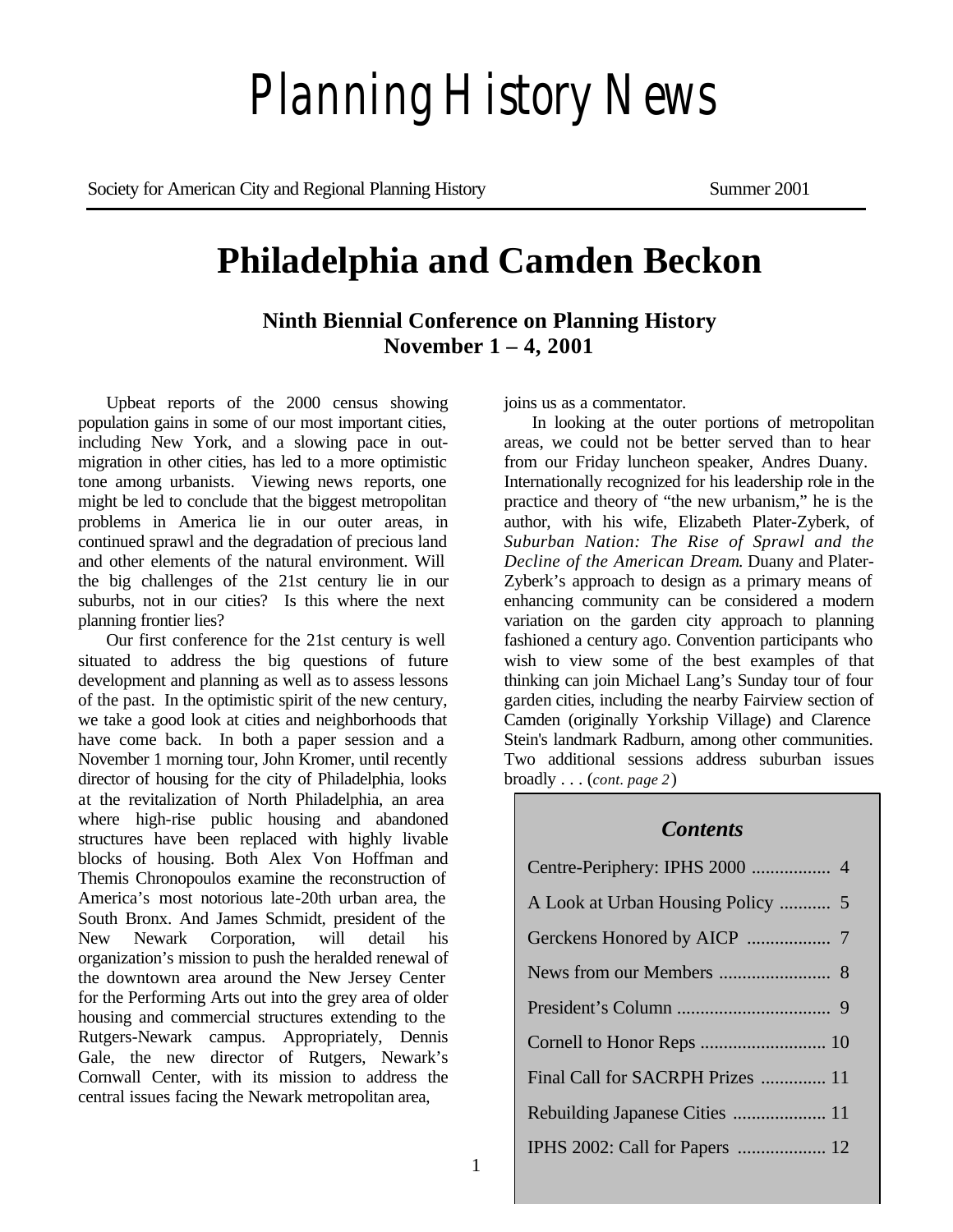and in specific contexts, while Kristen Szylvian and George Thomas offer additional tours of model communities on the metropolitan fringe.

A central issue in the health of metropolitan areas lies in the location and accessibility of affordable housing. New Jersey is known as a pioneer in securing those rights under law. Despite the two landmark state judgments, known as the Mount Laurel decisions, a very high standard has been diluted over time. In practice little has changed over the past quarter century, and efforts to build quality housing for residents of low and moderate income have been fought consistently by suburban communities. A chief litigant in the Mt. Laurel cases, Peter O'Connor, has been at the forefront of this battle. On November 1 he will lead a tour of the new Ethel R. Lawrence Homes, which he developed in Mount Laurel. This complex, with its superior design and wide range of social services, is reminiscent of the best ideals of early public housing, as described by Jack Bauman and Gail Radford in their work.

O'Connor got his start as a public interest lawyer in Camden, where he joined the fight against the displacement of minorities through the standard urban renewal process of clearing older housing and replacing them with highways and commercial structures. Thirty years later, Camden stands as the epitome of what the Clinton administration liked to describe euphemistically as "cities left behind." With the nation's highest poverty rate of cities with more than 20,000 people, Camden defies the advantage of

its prime site on the Delaware River directly across from Philadelphia. It seems appropriate, then, in evaluating the full range of contemporary metropolitan communities, that we take a hard look at Camden the first day of the conference. By the time we meet, the city will have completed its first master plan in nearly a quarter century. Embracing a strong neighborhood revitalization strategy, this effort is complicated by the state of New Jersey's extraordinary effort to take full control of this troubled city. Our evaluation, then, will be most timely and will include an optional morning tour of the city, an overview of the planning process going back to the first major post-war plan of 1962, and panels on waterfront as well as neighborhood revitalization. We will hear from some of the most talented community development leaders in the region as well as from the chief executive officer of the Delaware River Port Authority about his organization's vision for revitalization through investments in cultural institutions on both sides of the river. To add perspective, we will be joined by David Wallace, the chief planner of Baltimore's Inner Harbor and an early participant in envisioning the conversion of the Camden waterfront from abandoned industrial sites to a premier entertainment and employment center. A panel discussion later in the conference considers Camden along with other cities beset by deindustrialization.

Philadelphia will get much more than a cursory look this fall. In addition to a number of individual papers on the city, we open and close the papers



 $\bar{2}$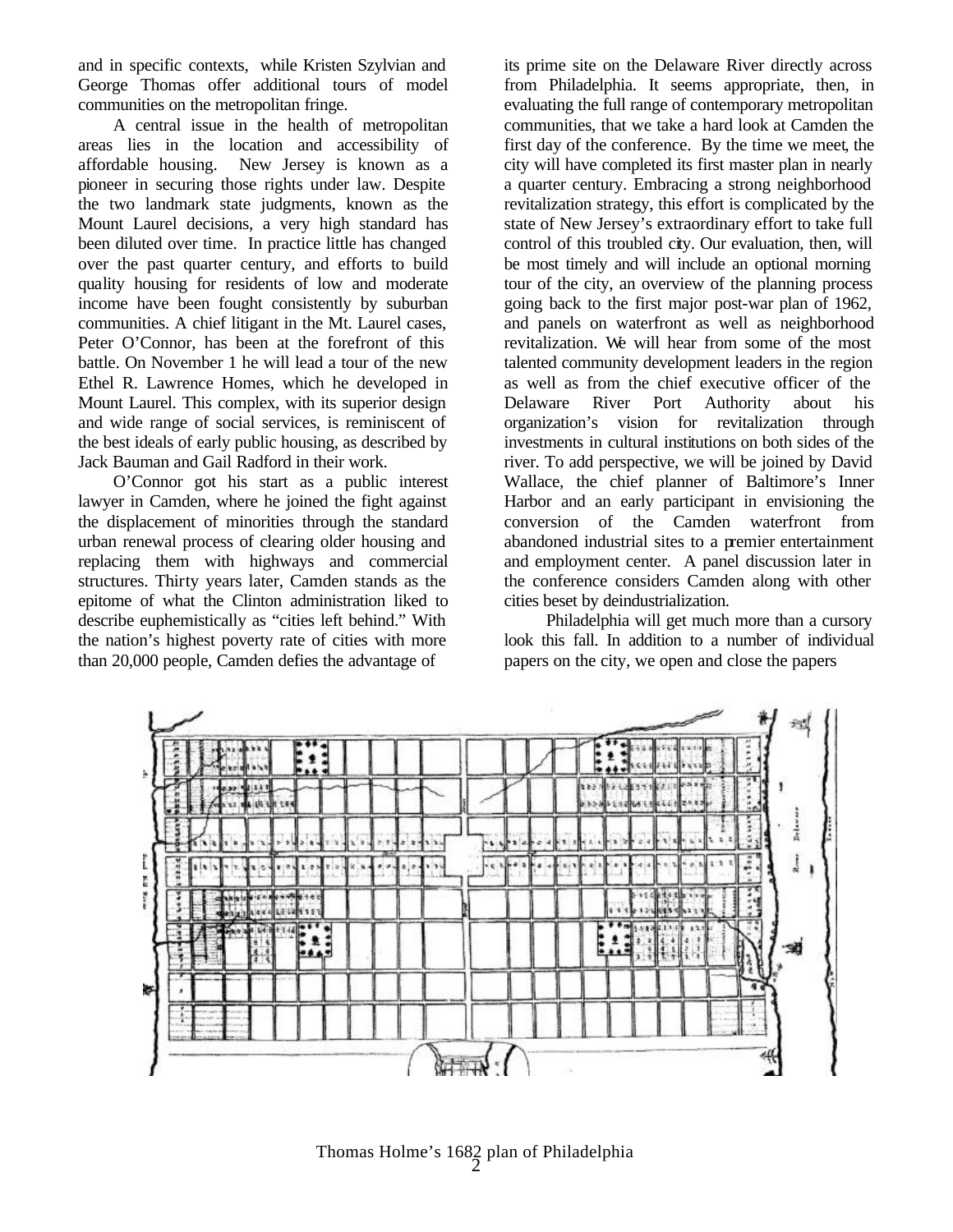portion of the convention with plenary sessions devoted to Philadelphia. We start with Edmund Bacon reflecting on his central role in early redevelopment efforts. He will be engaged in a public conversation by New York City planner and Yale professor Alexander Garvin. We close with a look to the future, asking some of the city's central leadership for direction on how they might best navigate its continued transition along a post-industrial path. In addition to John Kromer's evaluation of North Philadelphia, Guian McKee offers a tour of Eastwick, an underappreciated redevelopment site in South Philadelphia, and Philadelphia preservation officer Richard Tyler leads a tour of the old city downtown.

Two years ago, we hosted an important conversation in memory of Martha Ritzdorf about difficult issues in planning history revolving around race, class, gender, and sexuality. That conversation continues at this convention in a session moderated by Gail Dubrow. Additional sessions on gender and planning and race, gender, and economic space sustain these issues for our collective deliberation.

Participants will be glad to greet the familiar figure of John Reps. He is joined by Stockholm University's Thomas Hall in a session considering the prevailing influence of the urban grid, a feature widely associated with Philadelphia. We are pleased that Professor Hall is joined by a number of international colleagues. Their topics range widely, from Mexico, to Germany, to India, among other sites. In our global economy, comparative analysis becomes ever more important. Among the major contributions to this effort are sessions on the transnational milieu of planning and preservation as a planning tool. The latter session combines discussions of Maryland and Seattle with East Berlin.

SACRPH founder Larry Gerckens reflects on the society's now substantial 15-year history on November 3rd. In addition, he will present plaques associated with planning pioneers Mount Laurel, Fairview, and William Penn.

SACRPH's philosophy has always been to provide plenty of opportunities for exchange among participants. In addition to common meals at breakfast and lunch, we will host three receptions. Thursday's focus on Camden will culminate with cocktails at Campbell Field, the new minor league stadium on the waterfront that affords a spectacular view of the Philadelphia skyline. Our first day's sessions in Philadelphia end at the mayor's reception hall in City Hall, the venerable structure celebrating its centennial year with an ambitious program of rehabilitation. Our final day's deliberations culminate with an awards

ceremony and reception at our Doubletree Hotel base.

The Doubletree is located on Broad Street, now also know as Avenue of the Arts, directly across from the Academy of Music. Those who have not been to Philadelphia recently will be struck with the activity along this important corridor, including the New Wilma Theater a block away and just beyond that the city's new performing arts center, which will be in the final stages of its completion. Philadelphia has made destination tourism a keystone in its revitalization. In additional to papers on that topic, conference participants will have the living example of Philadelphia downtown to consider.

Philadelphia and Camden beckon. Full details should be available on our web site, at GO TO BUTTON BM\_1\_ www.urban.uiuc.edu/sacrph by the time this newsletter reaches you.



The National Planning Landmark community of Radburn, New Jersey, designed by Clarence S. Stein and Henry Wright for the City Housing Corporation in 1928-29, will be one of the sites featured on Michael Lang's tour of four Garden Cities, Sunday, Nov. 4, 2001.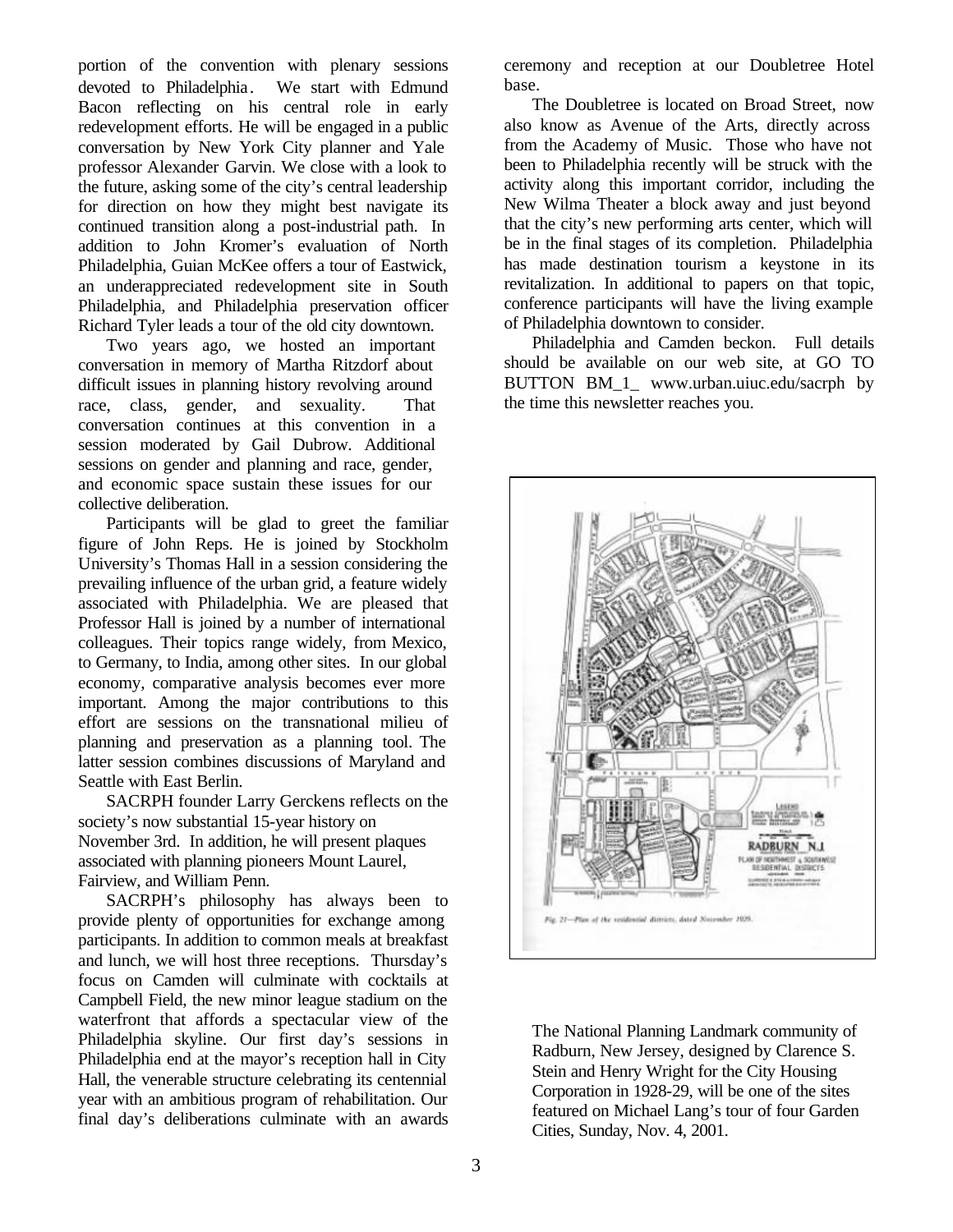# **Centre-Periphery: Globalization Past and Present**

#### *INTERNATIONAL PLANNING HISTORY SOCIETY CONFERENCE August 20-23, 2000.*

Helsinki was an inspired choice as a locale for the ninth congress of the International Planning History Society (IPHS). Over 250 delegates from around the world gathered in Finland to exchange views on the global diffusion of planning ideas. The conference was structured to include a core of plenary speakers addressing the conference topic and over 200 papers presented by the participants.

The keynote Gordon Cherry Memorial Lecture was "Re-Worlding the City" by Anthony King (SUNY-Binghamton). After cleverly deconstructing the meaning of the *International* in IPHS, Dr. King discussed the current state of research on globalization and post-colonial theory and criticism. He concluded with observations on the globalization of suburbs, illustrated by disturbing images of new Beijing developments. The Dragon Villas offer a "pure American-Canadian gated community" only 40 km outside the capital.

The sixty research sessions were punctuated by plenary presentations by leading scholars. Conference convener Laura Kolbe (Helsinki) discussed "Metropolises at the Baltic Sea"; Dirk Schubert (Hamburg) presented "New Challenges for Planning Theory in a Period of Globalization" and Hans Bjur (Chalmers) analyzed "Urban Form, Movement and Transformation." Mark Gottdiener (Buffalo) concluded with "Deconcentration and the End of Urban Planning: The Fallacy of Globalization."

The HUT Centre for Urban and Regional Studies produced a monograph of the abstracts from the conference. Although the full proceedings will not be published, the research sessions indicated that several new books were in the works. IPHS President Stephen Ward (Oxford Brookes) discussed a collaborative effort on "Global Planners"; Michael Hebbert (Manchester) shared a piece of his manuscript on "A Hundred Years of Urbanism" and Tony Sutcliffe (Nottingham) and Dave Gordon (Queen's) presented a framework for a book on planning capitals in the twentieth century.

The locale of the IPHS conference was a great resource for architectural and planning historians. Most sessions were held at the main building of the Helsinki University of Technology, designed by

Alvar Aalto. His design for the campus is a famous example of incorporating modern buildings with strong sculptural forms in a free plan. In contrast, the closing sessions were held in the main building of the University of Helsinki by Finland's leading classical architect, C. R. Engels. This building forms part of Helsinki's principal urban space, the Senate Square. The contrast between the public spaces and the conference buildings (all exceptionally fine examples of their style) was a powerful reminder of the changes in urban design and architecture over the past century.

Perhaps the most stimulating of the mobile workshops was a walk through the woods from HUT to the neighboring new town of Tapiola. Delegates admired the many social housing projects nestled in the forest and relaxed in the town's cultural center, another icon of 1960s Modern design.

Over fifty delegates extended the conference with a three-day visit to St. Petersburg. Russia's former capital is a five-hour train ride from Helsinki. Professor Valery Nefedov of St. Petersburg State University guided us on a full day's tour of St. Petersburg's development, in chronological order. After a fine banquet, Professor Nefedov ended the day with a tour of St. Petersburg's magnificent subway system. The good condition of the subway system was a stark contrast to the deterioration of many of the massive Soviet era projects. Fortunately, the Czars built for the long term and historic core of St. Petersburg appears to be in fairly good shape.

One small disappointment, especially in comparison to the 1998 Sydney meeting, was the small number of SACRPH members attending. Most of the sessions discussed the international diffusion of planning, but many American voices were not present to join the debate. We hope more American delegates attend the tenth IPHS conference, in London and Letchworth, scheduled for July 10-13, 2002. The organizing committee has already established a web site with details: http://www.iphs2002.com.

We hope to see you there!

Dave Gordon Queens University, Canada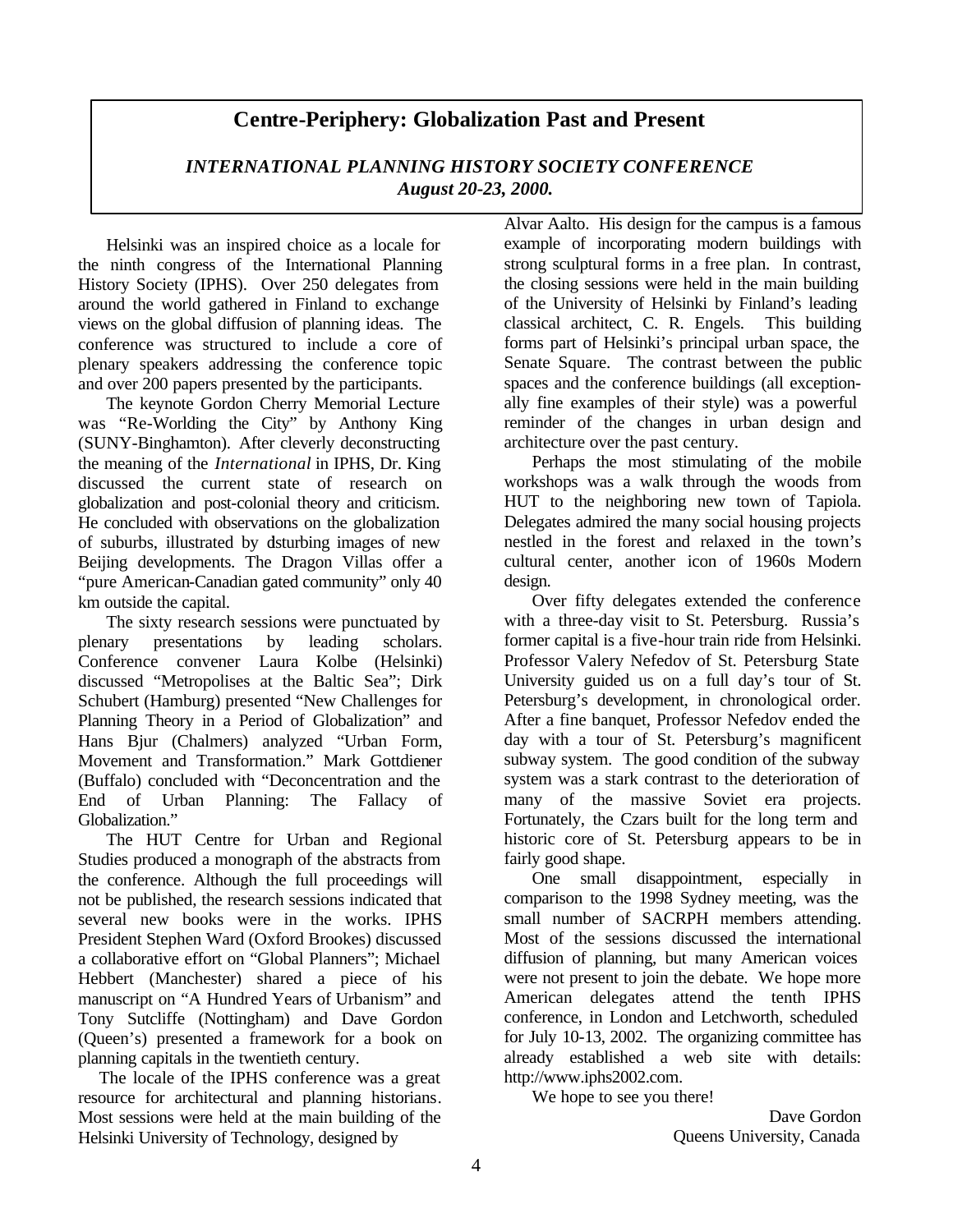### *A Look at Urban Housing Policy*

*From Tenements to the Taylor Homes: In Search of an Urban Housing Policy in Twentieth-Century America*, edited by John F. Bauman, Roger Biles and Kristin M. Szylvian (University Park: The Pennsylvania State University Press, 2000) is a recently published volume that evolved from discussions and papers presented at SACRPH's 1999 Seattle conference. Although *Planning History News* does not normally review books, this volume is so much a product of our eighth biennial conference, and of our members' efforts, that it deserves a place in this newsletter. SACRPH past president Christopher Silver (University of Illinois at Urbana-Champaign) generously provided the following review [Ed.].

*From Tenements to the Taylor Homes* offers an interpretively fresh approach to the history of urban housing policy in twentieth-century America. Twelve separate authors converge to examine how America progressed from the New York Housing Act of 1879, which responded to the massive buildup of housing for low-income residents, to the recent destruction of the Robert Taylor Homes project in Chicago, where the modern public prototype of the tenement failed. This volume demonstrates how difficult community-building is not only in lowerincome inner city neighborhoods but also in those suburban spaces that lured urbanites with false promises of a better community.

Robert Fairbanks' chapter, "From Better Dwellings to Better Neighborhood: The Rise and Fall of the First National Housing Movement," establishes this interpretive framework of the entire volume. He shows how early housing reformers, led by Lawrence Veiller, "focused single-mindedly on the dwelling places of poor people" (p. 22). After World War I, however, this gave way to "a different, more comprehensive emphasis that wedded housing and neighborhood" (p. 36). Although this revised agenda actually enlarged the challenges facing housing reformers, the movement's leading light, Veiller, saw it as a different mission. In 1936, as Fairbanks notes, Veiller disbanded the National Housing Association and transferred its library and files to the federal government's Central Housing Committee. This might have been the end to the reformers' confrontation with tenements, but as New Deal planners understood, the struggle to create livable neighborhoods had only just begun.

John Garner's examination of suburban planning on the eve of World War I traces the early origins of community housing approaches to the industrial estates of nineteenth and early twentieth centuries. Rather than focusing, as most historians do, on Ebenezer Howard's Garden City, which certainly influenced important planners such as John Nolen, Clarence Stein, Henry Wright, Lewis Mumford and Edith Elmer Wood, Garner identifies another continental figure, Emile Muller (1823-1889) from the Ecole Central in Paris, as a key proponent of model industrial communities for workers. American protégés such as Nelson O. Nelson in LeClaire, IL, and the work of Nolen in Neponsit Garden Village (MA), Kistler Village (PA) and Kingsport (TN) presaged the modern housing movement. Garner contends that "most of the places dubbed garden suburbs and garden villages" were not offshoots of the Garden City but were variations on "industrial housing estates — no more, no less" (p. 58).

Another manifestation of the move to transform model housing into model communities were those projects planned and implemented during World War I to housing war workers. According to Eric J. Karolak, the war housing effort was not just about shelter but aimed to reduce the social distance between workers and the middle class. In "No Idea of Doing Anything Wonderful," Karolak shows that "housing professionals associated with the warlabor housing program undertook to reshape residents by reshaping their residences" (p. 76). While the basic rationale for war housing was the need to support productive enterprises in major urban centers, "housing professionals and social reformers took the opportunity to attempt to reconstruct the working class by defining the working-class community in the same image as an idealized middle class" (pp.76-77).

This theme is developed further by Janet Hutchison's examination of various post-World War I housing initiatives, especially the Better Homes in America movement. Consistent with Veiller's belief that urban tenements caused harm, these reformers sanctioned the suburban housing ideal and the domesticity of women. Hutchison shows how the Hoover administration disseminated the "suburban ideal" across the U.S. landscape and how this was imbedded into the New Deal's Federal Housing Administration design guidelines and locational criteria.

According to Gail Radford, an upper tier of housing programs under the New Deal provided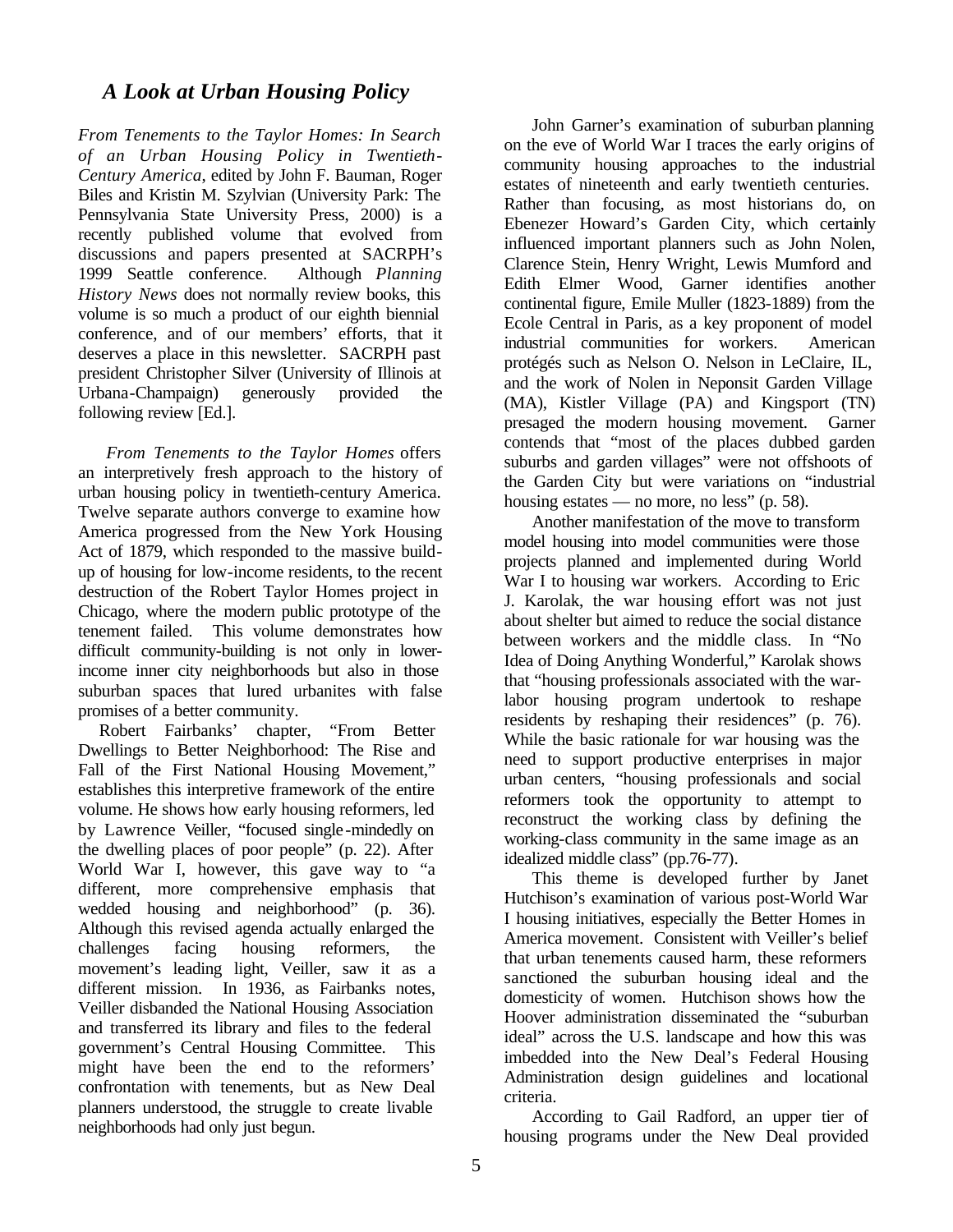mortgage insurance and other institutional arrangements to ensure low-cost capital for real estate developers and moderate-income consumers to achieve the suburban ideal in the face of the Great Depression. But there was another side to the New Deal, notes Radford, a lower tier of direct assistance to housing that produced the antithesis of the suburban ideal, namely "stingy, physically alienating and means tested" housing for the poor. Public housing projects in the U.S. were a far cry from contemporary efforts in European cities that supported integrated community life and that encouraged a participatory residential environment. Whereas World War I (as the Karolak essay shows) generated lively experimentation in new community forms to transform the working class, all we got from World War II housing programs, according to Kristin Szylvian, was experimentation with new building materials (plywood, plastics, Plexiglas and fiberglass) and mass production techniques that made possible massive post-war suburban housing settlements such as Levittown.

This shift in federal policy from ideal community vision to housing construction process is underscored in Roger Biles' assessment of the postwar moves to engender an urban renaissance. In one of the more artfully-structured essays in the volume, Biles takes the reader through the legislative wrangling that produced landmark federal housing legislation from the 1949 housing act through the early 1970s. Like Radford, he demonstrates that federal housing policy settled on austerity as it guiding principle, which led to low-income housing that offered Spartan accommodations, poorly landscaped communities, and indifferent management. As he notes, "the housing reformers' dream of community building faded in the years between passage of the Taft-Ellender-Wagner Housing Act of 1949" and Nixon's moratorium on federal housing subsidies in 1974. He provides evidence, moreover, that the Eisenhower administration wanted to terminate the public housing program but was blocked by Democrats in Congress (just as Ronald Reagan was thwarted by Democrats in the early 1980s when he sought to eliminate the remaining few subsidies).

At the same, throughout the 1950s and l960s, federal housing policy was restructuring urban landscapes by carving up the inner city and fostering rapid suburbanization. Thomas Hanchett's "The Other 'Subsidized Housing'" provides a succinct summary of how FHA, expressway construction and the tax system shaped suburbia. Historian Raymond Mohl focuses more explicitly on the efforts of the federal Bureau of Public Roads to engage in what he refers to as "planned destruction" of blighted urban areas. Under the leadership of Thomas McDonald, who headed the BPR from 1919 to 1953, and with powerful backing from real estate development interests in institutions such as the Urban Land Institute, federal highway planners proudly pointed to the massive displacement of blighted housing and poor people as a necessary step toward creating the modern and revitalized city.

Alex von Hoffman's illuminating assessment of the infamous Pruitt-Igoe project underscores how local leaders sought to use federal housing programs to modernize the city. Planning consultant Harland Bartholomew had supplied St. Louis with a blueprint for low-rise revitalized communities in his post-war master plan for the city. However, Mayor Joseph Darst had a grander vision, one that sought to create a "Manhattan" landscape in St. Louis. It was his powerful influence that led to the revamping of the city's revitalization strategy, and to construction of one of the nation's most concentrated collections of high-rise housing under the federal public housing program. Yet, as Hoffman makes clear, the original ideal was not to isolate poor blacks in the inner city but rather to serve a more diverse population. What Darst (and other city leaders) failed to recognize was the changing demographics of American cities that were cast into greater turmoil as a result of massive displacement to create a Manhattan skyline in St. Louis. In this sense, Hoffman suggests that the segregation and isolation of poor blacks in inner city public housing was not part of the original intention of the program. Moreover, as he stresses, the federal government did not force St. Louis to adopt the high-rise model. But the same sort of stinginess discerned by Radford in the 1930s programs was still in force in the 1950s and undermined some of the design strategies incorporated into Pruitt-Igoe that were intended to create community environments.

Arnold Hirsch contends that federal housing policy between the *Shelly* and *Brown* decisions was intentionally discriminatory. The program officers in the Federal Housing Administration saw no need to change their exclusionary practices despite the Supreme Court ruling. Hirsch offers another provocative dissection of the legislative wrangling over the 1949 Housing Act and shows how a hostile amendment to prohibit racial segregation in public housing was a thinly disguised effort to kill any nonliberal support for slum clearance and redevelopment. The Supreme Court decision in *Brown* provided another opportunity revisit the federal housing policies and to devise ways to use federal investments to thwart racial integration. As Hirsch concludes, neither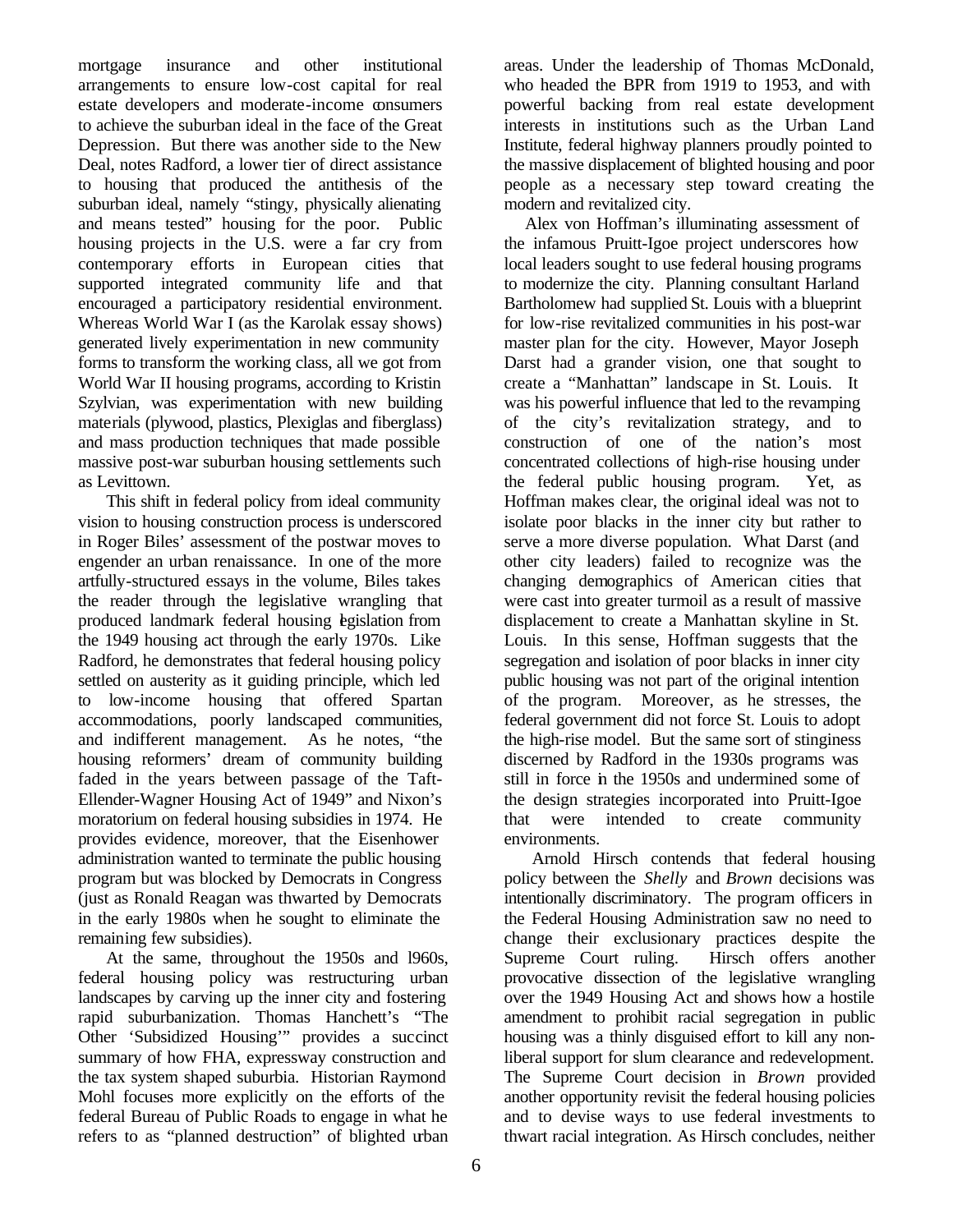"unforeseen" nor "unintended" should be used to describe the discriminatory effects of federal policy in the after-math of the 1949 Housing Act.

In the closing essay, John Bauman provides an appraisal of federal urban housing policy under the Carter administration by examining the important role of HUD Secretary Patricia Roberts Harris. Like Carter, Harris was ambivalent about public housing and sought to create a new community ideal that stressed neighborhood-based institutions. The Community Development Block Grant program, initiated in the Nixon-Ford administrations, was a potentially useful tool in realizing the Carter-Harris vision, but the absence of controls over allocations diluted its impact on low-income needy communities. Moreover, Bauman suggests that the Carter-Harris vision sanctioned the abandonment of the most deteriorated inner city neighborhoods in a kind of urban triage which further eroded the residential viability of the center city. In the end, as Roger Biles points out in the Epilogue, the destruction of the Robert Taylor Homes in Chicago in the late 1990s (the work is going on presently), like the detonation of Pruitt-Igoe in 1972, marked another watershed in federal and local urban housing policy. He suggests that the demise of the large federal efforts, which have been replaced by more modest neighborhood-based approaches, may offer a more promising strategy. "The noncommercial housing sector offers no panacea," he concludes, "but it does provide a means of reconnecting housing back to the larger issues of economic and social reform" (p. 269).

Besides offering a vast array of new interpretive threads, several contributions in *From Tenements to the Taylor Homes* introduce interesting new data sources that may stimulate further inquiry by other scholars. The bibliographic essay is helpful although quite incomplete, and readers are better served by the notes located at the end of each chapter for both primary and secondary materials. Where the book does not fully satisfy is in its coverage of the rich tapestry of federal housing programs, apart from public housing, that were tried since 1937. The whole array of subsidized housing programs, especially Section 236 and Section 8, are given short shrift even though they had important influences on both inner city and inner suburban neighborhoods from the late l960s through the l990s. Fair housing receives one mention, and historic preservation and neighborhood conservation fare just as well. By my count the period from 1900 to 1950 gets six chapters, the l950s and l960s get 5 chapters, and since 1970 is basically limited to one essay. Moreover, there is precious little in the story line that explores the effects of federal housing policies and initiatives on the emerging urban areas of the South and the West.

These lacunae do not detract the tremendous strengths of *From Tenements to the Taylor Homes*. If anything, they beg for a follow up volume that takes a similarly daring stab at conventional interpretations which underscore the progress made in housing America's needy. Michael Harrington's *The Other America* shattered the illusions that the United States had overcome poverty by the early 1960s. It is also clear from this important volume that in many respects we are no closer to viable inner city communities than when we first experimented with model tenements in the late nineteenth century. Additional historical work may give us necessary insights about how to reframe housing initiatives that may resurrect community in America's troubled inner city areas.

Christopher Silver

# **Gerckens Honored by AICP**

Laurence C. Gerckens, Professor of City and Regional Planning Emeritus at the Ohio State University and Trustee Emeritus of SACRPH, was elected to the College of Fellows of the American Institute of Certified Planners.

The College of Fellows nomination noted that "Gerckens is nationally recognized for excellence in teaching American City and Regional Planning History. He founded the Society for American City and Regional Planning History, serves as the National Historian for the American Institute of Certified Planners and chairs the National Planning Landmarks and Pioneers Jury of AICP." Appointed to fill a vacancy on the National Commission of the AICP in 1998, Gerckens was recently elected to a regular four-year term on the Commission (2000- 2004), representing an eight state Midwest region.

Retired form Ohio State since 1986, he has taught regular graduate and undergraduate courses in planning history as a visiting professor or adjunct professor at a number of institutions including the University of Michigan, Georgia Tech, Kansas State University, and Michigan State University, distance learning courses in urban development history through Goucher College, Towson, MD, and multiday short courses at the University of Wisconsin – Milwaukee.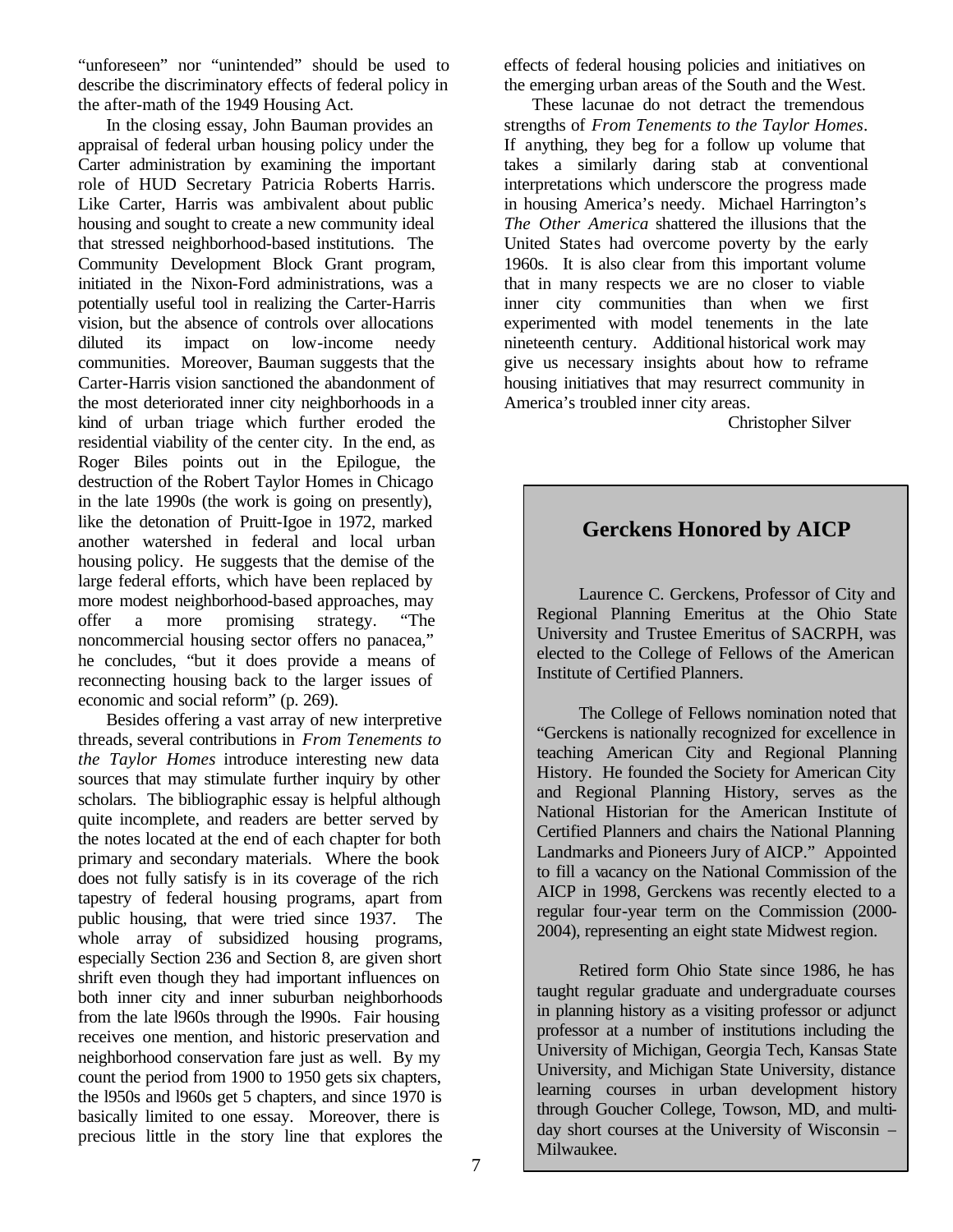#### *News from our members . . .*

**Robert G. Barrows'** book, *Albion Fellows Bacon: Indiana's Municipal Housekeeper*, was published by Indiana University Press in 2000. **Ralph Bennett**, Professor of Architecture at the University of Maryland, is a member of the Congress for the New Urbanism. **Sally Berk** chairs the Preservation Sub-committee of The Committee of 100 on the Federal City. **Robert Fishman** is now a member of the faculty of the A. Alfred Taubman College of Architecture & Urban Planning, University of Michigan. He is editor of *The American Planning Tradition: Culture and Policy* (Woodrow Wilson Center Press, 2000). **Eric Fure -Slocum** is completing a dissertation entitled "The Challenge of the Working-Class City: Recasting Growth Politics & Liberalism in Milwaukee, 1937-1952." **Alexander D. Garvin** is a Commissioner of the New York City Planning Commission. He has just published *Parks, Recreation, and Open Space: A 21st Century Agenda*. **Owen Gutfreund** is assistant professor of history and assistant director of the urban studies program at Barnard College. **Albert Z. Guttenberg** has been elected to the College of Fellows of the American Institute of Certified Planners. **Richard Harris** was guest editor of the March 2001 *Journal of Urban History* special issue devoted to North American Cities and Suburbs. Contributors to the issue included Harris**, Robert Lewis**, **Todd Gardner**, **Mary Corbin Sies, Andrew Wiese**, and **Lionel Frost**. **Carola Hein**  is assistant professor in the Growth and Structure of Cities Program, Bryn Mawr College. **Joseph Heathcott** has been appointed assistant professor of American Studies at St. Louis University. He is coeditor of the forthcoming book*, Beyond the Ruins: Deindustrialization and the Changing American Landscape* (Cornell University Press, 2002). *Housing and the Democratic Ideal: The Life and Thought of Charles Abrams*, by **A. Scott Henderson**, was published by Columbia University Press in 2000. **Edward A. Holden**, AICP, completed an oral history interview, "Seven Decades of Planning and Development in the Los Angeles Region: Edward A. Holden." It is part of the collection of the Oral History Program of the University of California, Los Angeles. **Jeff Hyson** has accepted a tenure track position as assistant professor of history at St. Joseph's University. Mariner Books has just published an expanded and updated edition of **Jane Holtz Kay**'s *Lost Boston*. **Alan Lessoff** has been appointed associate

professor of history at Illinois State University. **Randall Mason** has joined the faculty of the Historic Preservation Program at the University of Maryland College Park. **Mervyn K. Miller**, Ph. D., a chartered architect and town planner, will deliver a keynote address, "100 Years of Letchworth" at the New International Garden City Conference, Kobe, Japan, in Sept. 2001. He was elected the first honorary president of Hampstead Garden Suburb Trust. **Marina Moskowitz** is teaching history at the University of Glasgow. Her book, *The Standard of Living: Building Middle-Class Communities at the Turn of the Twentieth Century*, will be published by The Johns Hopkins University Press in 2001. **Andrew Myers** is teaching urban and American History at the Fieldstone School, Bronx, NY, and is continuing to write his dissertation. **Raymond A. Mohl** is author of two planning history articles: "Planned Destruction: The Interstates and Central City Housing," in John F. Bauman, et al., *From Tenements to the Taylor Homes: In Search of an Urban Housing Policy in Twentieth-Century America* (Penn State Press, 2000), and "Whitening Miami: Race, Housing, and Government Policy in Twentieth-Century Dade County," *Florida Historical Quarterly* 79 (Winter 2001): 319-45. **Joseph Nasr** is visiting assistant professor, University of Michigan, and is involved in several research programs at CERMOC, Beirut, Lebanon. He is co-editor of a forthcoming book, *Imported or Exported Urbanism?* **Adam Rome,** Department of History, Pennsylvania State University, is author of *The Bulldozer in the Countryside: Suburban Sprawl and the Rise of American Environmentalism* (Cambridge University Press). He has been named editor of the *Journal of Environmental History,* the appointment to take effect with the January 2002 issue. The journal is published jointly by the American Society for Environmental History and the Forest History Society. **Tony Schuman** is president of the Association of Collegiate Schools of Architecture. **Daniel Serda** defended his MIT dissertation, "Restoring Lost Plans: Urban Heritage and the Symbolic Politics of Neighborhood Revitalization," in the spring of 2001. **Daphne Spain's** book, *How Women Saved the City*, has been published by the University of Minnesota Press. **Lawrence J. Vale's** book*, From the Puritans to the Projects: Public Housing and Public Neighborhoods* (Harvard University Press, 2000), was been awarded the 2001 Best Book in Urban Affairs prize of the Urban Affairs Association.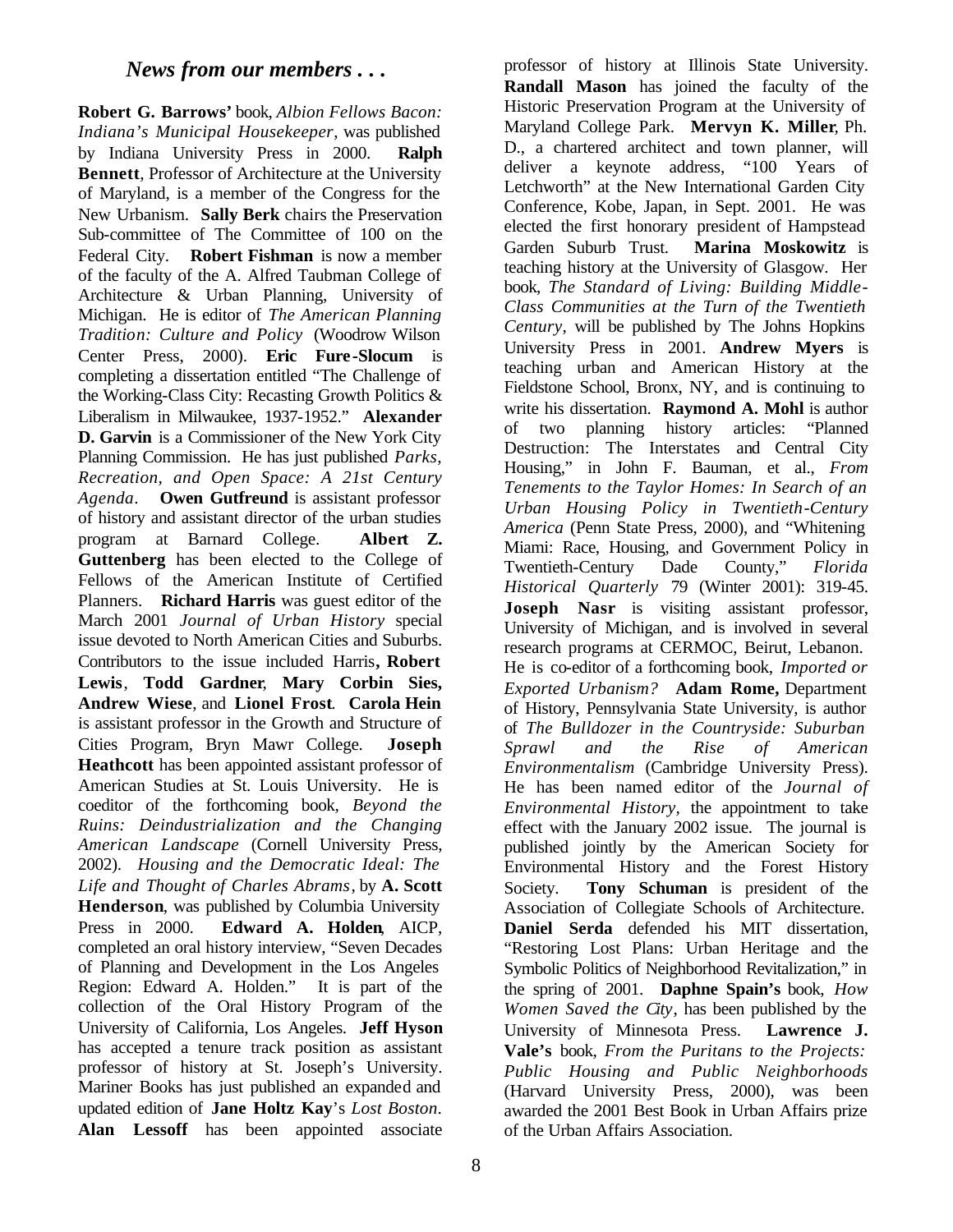## **President's Column**

It's an odd-numbered year and time for our ninth biennial conference. SACRPH's members and friends have once again come through. Jack Bauman and his program committee have done a masterful job weaving together more than 100 presentations in 48 separate sessions. Ranging broadly across a spectrum of issues and including a number of international topics, these efforts promise a lively convention. The full program will be in the mail and on-line by the end of August.

Work on this conference has coincided with another project for me, forming a regional humanities center for the Mid-Atlantic, which in its demands on my time often has appeared to detract from my efforts as SACRPH president. Spurred by a planning grant from the National Endowment for the Humanities, this effort seeks to form ten such centers around the country. While regionalism has informed both efforts, I have been reminded frequently in the organizing process how the term is more honored in theory than in practice. I shouldn't have been surprised. When I first determined to do research on Camden, I sought out Ted Hershberg, who has made himself known as "Mr. Regionalism" in Philadelphia, to locate contacts. Unfortunately, Hershberg told me, he had none, as his efforts did not extend to New Jersey. It was difficult enough, he stressed, to deal with Philadelphia's suburbs and the Pennsylvania state legislature.

Our world, whether professional or personal, is highly segmented. Our divides extend intellectually by discipline and practice as they do geographically by where we live and work. One goal of the regional humanities initiative has been to transcend some of those boundaries. Can humanities councils or tourism organizations from different states cooperate? Can humanities and arts programs be melded? Can they both be tapped as part of revitalization strategies? These are some of the questions we have attempted to answer affirmatively.

In the process of making that effort, I have been fortunate to be exposed to some wonderful models. One, well represented in our conference, is the Rutgers campus in Newark. As the dean of the college, now in his fourth year, Steve Diner has brought his faculty into ever increasing engagement with the city. This has included not just planning professor Dennis Gale, who recently joined the faculty to head a new center for urban policy, but members of the fine arts, jazz studies,

#### **Society for American City and Regional Planning History**

President: *Howard Gillette* Rutgers University Camden

President-Elect: *John F. Bauman* University of Southern Maine

Executive Secretary: *Bruce Stephenson* Rollins College

> Treasurer: *Mary Corbin Sies* University of Maryland

Past President: *David Schuyler* Franklin & Marshall College

#### Trustees:

*Carl Abbott,* Portland State University *Robin Bachin*, University of Miami *Robert Fishman*, University of Michigan *John Hancock*, University of Washington *Greg Hise*, University of Southern California *Alison Isenberg*, University of North Carolina *Ruth Knack*, American Planning Association *Roberta M. Moudry,* Cornell University *Kelly A. Quinn*, University of Maryland *Siddhartha Sen*, Morgan State University *Christopher Silver*, University of Illinois *Israel Stollman*, Washington, D.C. *June Manning Thomas*, Michigan State University

English, and history departments. In Buffalo, planning professor Robert Shibley has formed a binational forum in cooperation with the Waterfront Regeneration Trust in Toronto to address revitalization issues on both sides of the Niagara River. While tourism forms a common thread in their effort, consideration extends beyond capturing tourist dollars to difficult issues of the conservation and interpretation of sites. Our regional humanities center will offer a panel on this subject at a major conference in Buffalo October 23 and 24. Shibley joins the SACRPH conference as a speaker a week later. He will be joined in both venues by the Maryland Department of Planning's Cindi Patak, whose innovative work on the National Road is part of a multi-state and multi-disciplinary initiative.

SACRPH has provided an important model for the regional humanities effort. How many organizations exist that bring scholars and practioners together? How many extend the disciplinary range as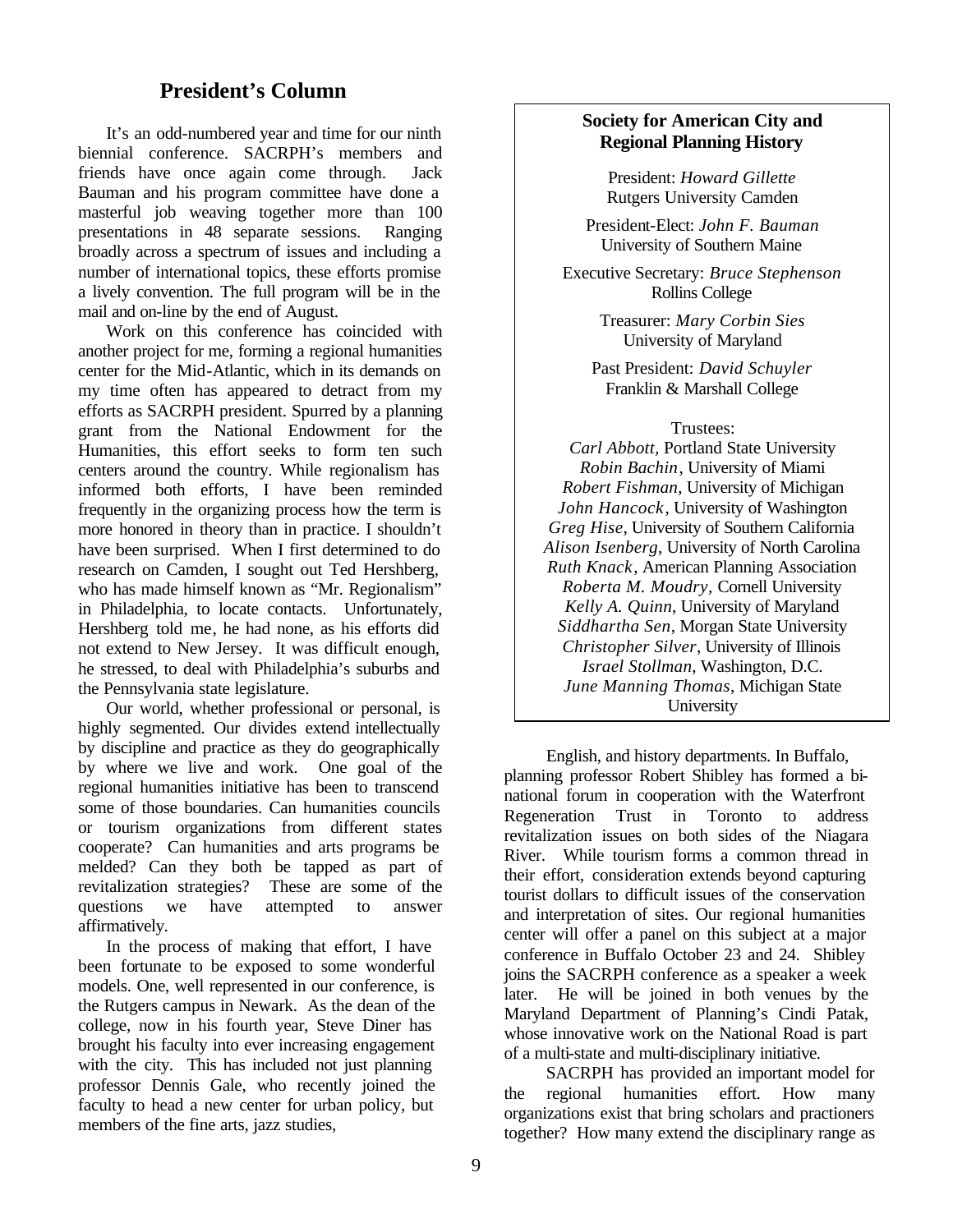far as we do? How many consider regional consciousness an important device to see the whole from its parts? I'm confident that this fall's conference will advance these causes. But we have more work to do. SACRPH is far from fulfilling its capacity to reach the many people who would benefit from being part of its deliberations. I have tried to assist that effort by enjoining larger audiences in at least part of our deliberations. Beyond the conference lies the prospect of a new publication, which will be the central subject of a panel in which SACRPH board members Christopher Silver and Carl Abbott are joined by editors of other publications in the field. More than just an exchange of papers, then, our conference forms an important building block for collaborative work.

One additional matter bears note as we approach the convention. Bruce Stephenson, of Rollins College's Department of Environmental Studies, has assumed the position of executive secretary previously held by Rob Hodder. The author of a very well received book on St. Petersburg, Florida, Bruce brings considerable professional as well as personal talent to the position. Undoubtedly most members have heard from Bruce already about membership renewal, as that function has returned to the office as part of his larger responsibility to build membership. We are grateful to my Rutgers colleague, Felipe Gorostiza, for filling in as membership chair for the past year. I am also grateful to Jack Bauman and his committee for their hard work to fashion a great program, the University of Southern Maine for its generous support of this effort, and to Bob Fishman and Genie Birch for their work on local arrangements. Thanks also go to Marilyn Faughner of the Center for Academic Technology, Franklin & Marshall College, for help in producing this newsletter, and to members who have joined our prize committees, announced elsewhere in this journal. We look forward to the fruits of their deliberations and, most of all, to seeing you in Camden and Philadelphia in November.

Howard Gillette

*Please send information for publication in the next issue of Planning History News (spring 2002) to David Schuyler D\_Schuyler@fandm.edu*

# *Cornell to Honor John W. Reps*

The Department of City and Regional Planning at Cornell is celebrating the  $50<sup>th</sup>$  anniversary of John Reps' appointment to the faculty of the university and his 80<sup>th</sup> birthday with a symposium in his honor on Sept. 14 and 15, 2001. Reps will kick off the symposium late Friday afternoon with a public lecture, "The Inside Story on the New York Commissioners' Plan of 1811; Or, How Gotham Got Its Grid," which will be followed by a reception.

Saturday's speakers, listed alphabetically, include:

Eugenie Birch (University of Pennsylvania) "The Downtown According to John (Reps)"

Jeffrey Coda (Chinese University of Hong Kong) "Boulevards in the China Shop: Paris Meets California in Southern China, 1912-1932"

Laurence C. Gerckens (Ohio State University, Emeritus) "It's the Turn of the Century . . . Again"

Kevin Harrington (Illinois Institute of Technology) "The Persistence of Grid: From Jefferson" Afterthought to Hilbersiemer's Revenge"

Kristin Larsen (University of Florida) "Creating the Future: Clarence Stein's Influence on and Participation in Early Federal Housing Programs"

Anthony E. J. Morris (Polytechnic of the South Bank, London) "Expediency Supergrid: How to Star Building and Keep Options Open"

David Schuyler (Franklin & Marshall College) "Gridlock: How Gotham's Street System Frustrated Later Generations of Planners"

Christopher Silver (University of Illinois) "Planning Historians and New Urbanism: Back to the Future"

For information contact the Department of City and Regional Planning, 106 West Sibley Hall, Cornell University, Ithaca, NY 14850 (607-255-4331) or email Janet Schure (jns22@cornell.edu) or Michael Tomlan (mat4@cornell.edu).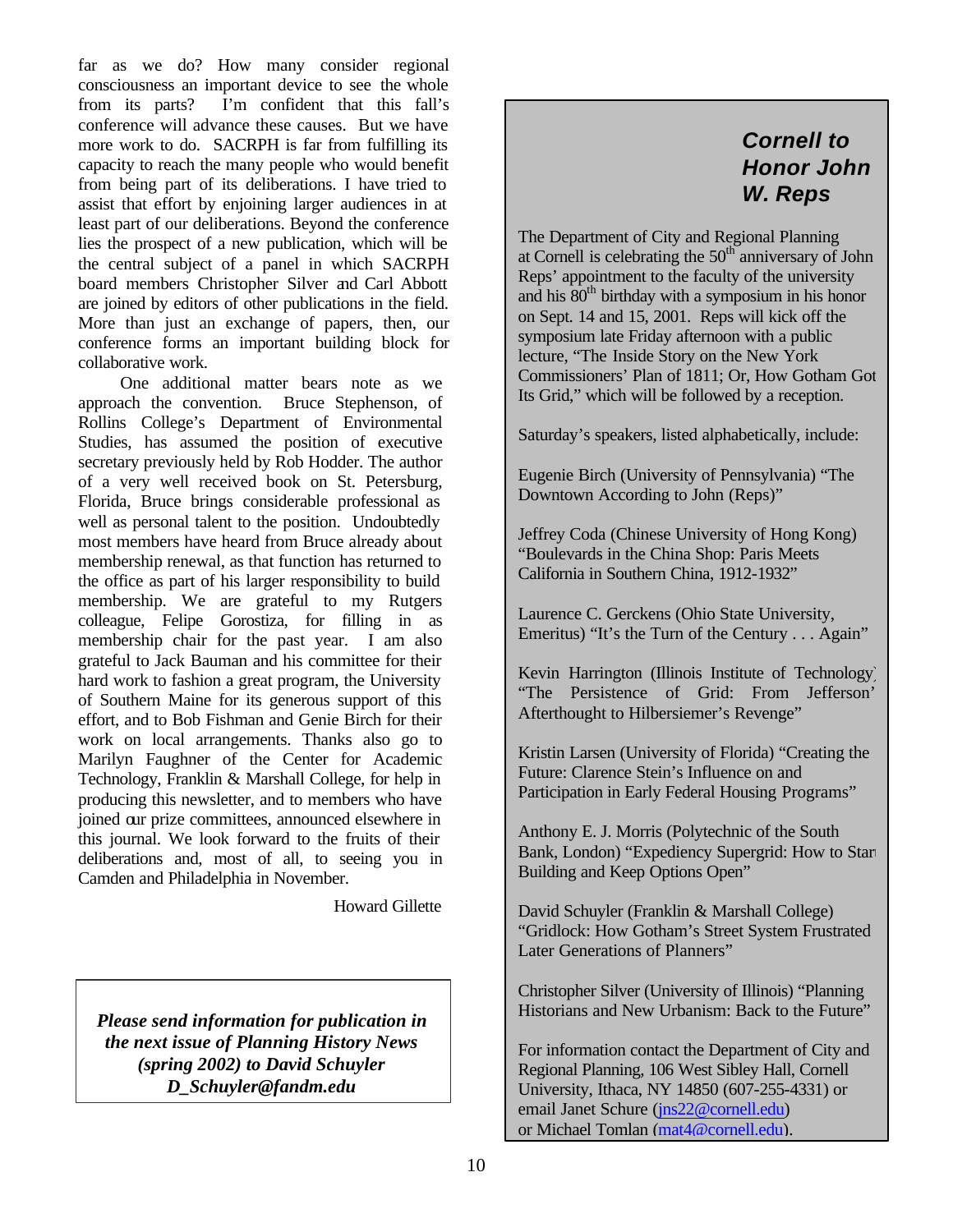# *Final Call for Submissions SACRPH Prizes*

September 14 is the deadline for submission of materials for SACRPH prizes. Presentations will be made at the ninth biennial conference on planning history, November 1-4, 2001.

**The Lewis Mumford Prize** is awarded to the best book on American city and regional planning history published in English between June 1, 1999 and September 1, 2001.

Nominated books should be sent directly to the jurors: Richard Longstreth, Dept. of American Studies, 2108 G St., NW, George Washington University, Washington, DC 20052; Ann Durkin Keating, Department of History, North Central College, 30 N. Brainard St., P.O. Box 3063, Naperville, IL 60566; Jane Holtz Kay, 65 Marlborough St., Boston, MA 02116

**The Catherine Bauer Wurster Prize** honors the best scholarly article on American City and Regional Planning History. Articles must be written in English and published between June 1, 1999 and September 1, 2001.

Submissions should be sent to: Kristin Szylvian, Department of History, Western Michigan University, Kalamazoo, MI 49008; Ann Satterthwaite, 1615 34th St. NW, Washington DC 20007; Diane Shaw, Department of Architecture, 201 College of Fine Arts, Carnegie-Mellon University, Pittsburgh, PA 15213.

**The John W. Reps Prize** recognizes the best master's thesis and doctoral dissertation in the history of American City and Regional Planning.

Submissions should be sent to: Eric Sandweiss, Missouri Historical Society, P.O. Box 11940, St. Louis, MO 63112 (or 225 S. Skinker Blvd., St. Louis 63105); Max Page, Department of Art, University of Massachusetts, 151 Presidents Dr., Office 1, Amherst, MA 01003-9330; Daphne Spain, 640 Explorers Road, Charlottesville, VA 22911

**The National Student Research Prize** is awarded to the writer of the best student research paper on the topic of city and/or regional planning history in the U.S. or Canada. Papers must have been submitted between June 1, 1999 and September 1, 2001.

Send copies of submissions to: Robert Hodder (email for address: rhodder@erols.com); Roberta Moudry, 411 Turner Place, Ithaca, NY 14850; Sid Sen, City and Regional Planning Program, Morgan State University, Baltimore, MD 21239

#### **The Rebuilding of Japan's Bombed Cities**

The Growth and Structure of Cities Program at Bryn Mawr College announces a symposium "The Rebuilding of Japan's Bombed Cities: A Comparative Analysis," to be held Oct 28-30, 2001. The symposium, organized by Carola Hein, focuses on three topics. The first is devoted to The Setting for Rebuilding, with speakers Ishida Yorifusa (Tokyo Metropolitan University) "The Destruction of Japan's Cities: Planners and Planning Concepts: Continuities and Change"; David Tucker (University of Minnesota) "Japanese Colonial Planning and Its Influence on the Japanese Reconstruction"; and Cherie Wendelken (Harvard University) "Architects and the Architecture and Aesthetics of Reconstruction." The second session, case studies of reconstruction, includes speakers Ishimaru Norioki (Hiroshima University) "The Reconstruction of Hiroshima"; Nishiyama Yasuo (Tokyo Denki University) "The Reconstruction of Nagoya"; and Koshizawa Akira (Hokkaido University) "The Reconstruction of Tokyo. A final session Monday evening is devoted to comparative studies. Speakers include Hasegawa Jun'ichi (Osaka University) "The Reconstruction of Osaka"; Carola Hein (Bryn Mawr College) "The Rebuilding of Tokyo and Berlin"; and Jeffry Diefendorf (University of New Hampshire) and Carola Hein, "War and Reconstruction in Japan and Europe."

For information on registration contact Carola Hein at: CarolaHein@aol.com